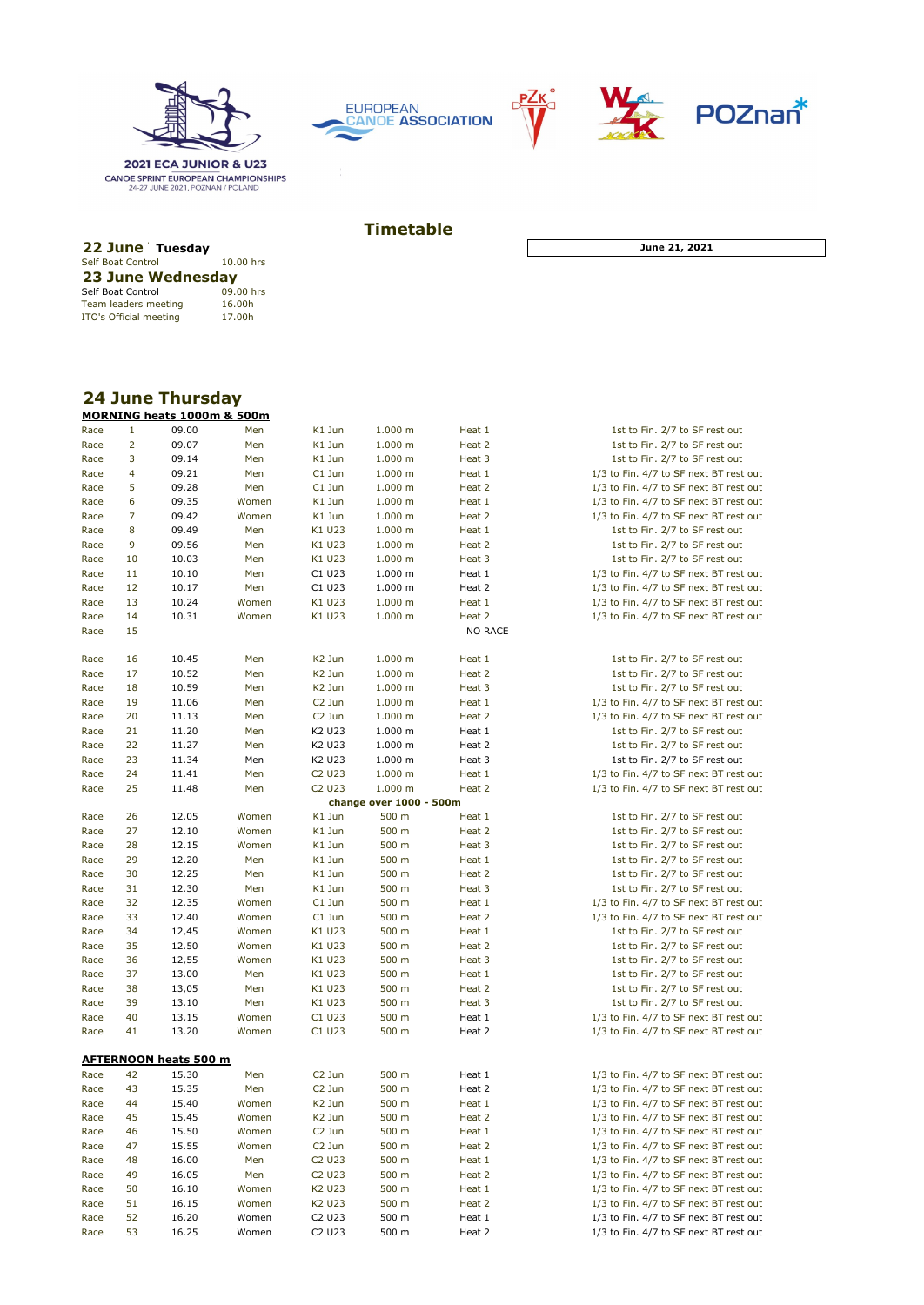| Race                  | 54  | 16.30                             | Men                            | K4 Jun                         | 500 m                    | Heat 1         | 1/3 to Fin. 4/7 to SF next BT rest out    |  |  |  |
|-----------------------|-----|-----------------------------------|--------------------------------|--------------------------------|--------------------------|----------------|-------------------------------------------|--|--|--|
|                       | 55  | 16.35                             | Men                            | K4 Jun                         | 500 m                    | Heat 2         | 1/3 to Fin. 4/7 to SF next BT rest out    |  |  |  |
| Race                  | 56  |                                   |                                | K4 U23                         |                          |                |                                           |  |  |  |
| Race                  |     | 16.40                             | Men                            |                                | 500 m                    | Heat 1         | 1/3 to Fin. 4/7 to SF next BT rest out    |  |  |  |
| Race                  | 57  | 16.45                             | Men                            | K4 U23                         | 500 m                    | Heat 2         | 1/3 to Fin. 4/7 to SF next BT rest out    |  |  |  |
| Race                  | 58  | 16.50                             | Women                          | K4 Jun                         | 500 m                    | Heat 1         | 1/3 to Fin. 4/7 to SF next BT rest out    |  |  |  |
| Race                  | 59  | 16.55                             | Women                          | K4 Jun                         | 500 m                    | Heat 2         | 1/3 to Fin. 4/7 to SF next BT rest out    |  |  |  |
| Race                  | 60  | 17.00                             | Women                          | K4 U23                         | 500 m                    | Heat 1         | 1/3 to Fin. 4/7 to SF next BT rest out    |  |  |  |
| Race                  | 61  | 17:05                             | Women                          | K4 U23                         | 500 m                    | Heat 2         | 1/3 to Fin. 4/7 to SF next BT rest out    |  |  |  |
|                       |     |                                   |                                |                                |                          |                |                                           |  |  |  |
| <b>25 June Friday</b> |     |                                   |                                |                                |                          |                |                                           |  |  |  |
|                       |     |                                   | MORNING Semi Final 500 / 1000m |                                |                          |                |                                           |  |  |  |
| Race                  | 62  | 09.00                             | Men                            | K1 Jun                         | 500 m                    | Semi Final 1   | 1/3to Fin.A 4/7+next BT to Fin.B rest out |  |  |  |
| Race                  | 63  | 09.05                             | Men                            | K1 Jun                         | 500 m                    | Semi Final 2   | 1/3to Fin.A 4/7+next BT to Fin.B rest out |  |  |  |
| Race                  | 64  | 09.10                             | Women                          | K1 Jun                         | 500 m                    | Semi Final 1   | 1/3to Fin.A 4/7+next BT to Fin.B rest out |  |  |  |
| Race                  | 65  | 09.15                             | Women                          | K1 Jun                         | 500 m                    | Seme Final 2   | 1/3to Fin.A 4/7+next BT to Fin.B rest out |  |  |  |
| Race                  | 66  | 09.20                             | Women                          | C1 Jun                         | 500 m                    | Semi Final 1   | 1/3 to Final rest out                     |  |  |  |
| Race                  | 67  | 09.25                             | Men                            | K1 U23                         | 500 m                    | Semi Final 1   | 1/3to Fin.A 4/7+next BT to Fin.B rest out |  |  |  |
| Race                  | 68  | 09.30                             | Men                            | K1 U23                         | 500 m                    | Semi Final 2   | 1/3to Fin.A 4/7+next BT to Fin.B rest out |  |  |  |
| Race                  | 69  | 09.35                             | Women                          | K1 U23                         | 500 m                    | Semi Final 1   | 1/3to Fin.A 4/7+next BT to Fin.B rest out |  |  |  |
| Race                  | 70  | 09.40                             | Women                          | K1 U23                         | 500 m                    | Semi Final2    | 1/3to Fin.A 4/7+next BT to Fin.B rest out |  |  |  |
| Race                  | 71  | 09.45                             | Women                          | C1 U23                         | 500 m                    | Semi Final 1   | 1/3 to Final rest out                     |  |  |  |
|                       |     |                                   |                                |                                |                          |                |                                           |  |  |  |
| Race                  | 72  | 09.50                             | Men                            | C <sub>2</sub> Jun             | 500 m                    | Semi Final 1   | 1/3 to Final rest out                     |  |  |  |
| Race                  | 73  | 09.55                             | Men                            | C2 U23                         | 500 m                    | Semi Final 1   | 1/3 to Final rest out                     |  |  |  |
| Race                  | 74  | 10.00                             | Women                          | K <sub>2</sub> Jun             | 500 m                    | Semi Final 1   | 1/3 to Final rest out                     |  |  |  |
| Race                  | 75  | 10.05                             | Women                          | C <sub>2</sub> Jun             | 500 m                    | Semi Final 1   | 1/3 to Final rest out                     |  |  |  |
| Race                  | 76  | 10.10                             | Women                          | K2 U23                         | 500 m                    | Semi Final 1   | 1/3 to Final rest out                     |  |  |  |
| Race                  | 77  | 10.15                             | Women                          | C <sub>2</sub> U <sub>23</sub> | 500 m                    | Semi Final 1   | 1/3 to Final rest out                     |  |  |  |
|                       |     |                                   |                                |                                | change over 500 - 1000 m |                |                                           |  |  |  |
| Race                  | 78  | 10.30                             | Men                            | K1 Jun                         | 1.000 m                  | Semi Final 1   | 1/3to Fin.A 4/7+next BT to Fin.B rest out |  |  |  |
| Race                  | 79  | 10.37                             | Men                            | K1 Jun                         | 1.000 m                  | Semi Final 2   | 1/3to Fin.A 4/7+next BT to Fin.B rest out |  |  |  |
|                       | 80  |                                   |                                |                                |                          |                |                                           |  |  |  |
| Race                  |     | 10.44                             | Men                            | C1 Jun                         | 1.000 m                  | Semi Final 1   | 1/3 to Final rest out                     |  |  |  |
| Race                  | 81  | 10.51                             | Women                          | K1 Jun                         | 1.000 m                  | Semi Final 1   | 1/3 to Final rest out                     |  |  |  |
| Race                  | 82  | 10.58                             | Men                            | K1 U23                         | 1.000 m                  | Semi Final 1   | 1/3to Fin.A 4/7+next BT to Fin.B rest out |  |  |  |
| Race                  | 83  | 11.05                             | Men                            | K1 U23                         | 1.000 m                  | Semi Final 2   | 1/3to Fin.A 4/7+next BT to Fin.B rest out |  |  |  |
| Race                  | 84  | 11.12                             | Men                            | C1 U23                         | 1.000 m                  | Semi Final 1   | 1/3 to Final rest out                     |  |  |  |
| Race                  | 85  | 11.19                             | Women                          | K1 U23                         | 1.000 m                  | Semi Final 1   | 1/3 to Final rest out                     |  |  |  |
| Race                  | 86  |                                   |                                |                                |                          | <b>NO RACE</b> |                                           |  |  |  |
|                       |     |                                   |                                |                                |                          |                |                                           |  |  |  |
| Race                  | 87  | 11.33                             | Men                            | K <sub>2</sub> Jun             | 1.000 m                  | Semi Final 1   | 1/3to Fin.A 4/7+next BT to Fin.B rest out |  |  |  |
| Race                  | 88  | 11.40                             | Men                            | K <sub>2</sub> Jun             | 1.000 m                  | Semi Final 2   | 1/3to Fin.A 4/7+next BT to Fin.B rest out |  |  |  |
| Race                  | 89  | 11.47                             | Men                            | C <sub>2</sub> Jun             | 1.000 m                  | Semi Final 1   | 1/3 to Final rest out                     |  |  |  |
| Race                  | 90  | 11.54                             | Men                            | K <sub>2</sub> U <sub>23</sub> | 1.000 m                  | Semi Final 1   | 1/3to Fin.A 4/7+next BT to Fin.B rest out |  |  |  |
| Race                  | 91  | 12,01                             | Men                            | K <sub>2</sub> U <sub>23</sub> | 1.000 m                  | Semi Final 2   | 1/3to Fin.A 4/7+next BT to Fin.B rest out |  |  |  |
| Race                  | 92  | 12,08                             | Men                            | C2 U23                         | 1.000 m                  | Semi Final 1   | 1/3 to Final rest out                     |  |  |  |
|                       |     |                                   |                                |                                |                          |                |                                           |  |  |  |
|                       |     | <b>AFTERNOON Semi finals 500m</b> |                                |                                |                          |                |                                           |  |  |  |
| Race                  | 93  | 14.30                             | Women                          | K4 Jun                         | 500 m                    | Semi Final 1   | 1/3 to Final rest out                     |  |  |  |
| Race                  | 94  | 14.35                             | Women                          | K4 U23                         | 500 m                    | Semi Final 1   | 1/3 to Final rest out                     |  |  |  |
| Race                  | 95  | 14.40                             | Men                            | K4 Jun                         | 500 m                    | Semi Final 1   | 1/3 to Final rest out                     |  |  |  |
| Race                  | 96  | 14.45                             | Men                            | K4 U23                         | 500 m                    | Semi Final 1   | 1/3 to Final rest out                     |  |  |  |
|                       |     |                                   |                                |                                | change over 500 - 200 m  |                |                                           |  |  |  |
|                       |     | <b>AFTERNOON heats 200m</b>       |                                |                                |                          |                |                                           |  |  |  |
| Race                  | 97  | 15.30                             | Women                          | C1 Jun                         | 200 m                    | Heat 1         | 1/3 to Fin. 4/7 to SF next BT rest out    |  |  |  |
| Race                  | 98  | 15.35                             | Women                          | C1 Jun                         | 200 m                    | Heat 2         | 1/3 to Fin. 4/7 to SF next BT rest out    |  |  |  |
| Race                  | 99  | 15.40                             | Men                            | C1 Jun                         | 200 m                    | Heat 1         | 1/3 to Fin. 4/7 to SF next BT rest out    |  |  |  |
| Race                  | 100 | 15.45                             | Men                            | C1 Jun                         | 200 m                    | Heat 2         | 1/3 to Fin. 4/7 to SF next BT rest out    |  |  |  |
| Race                  | 101 | 15.50                             | Women                          | K1 Jun                         | $200 \text{ m}$          | Heat 1         | 1st to Fin. 2/7 to SF rest out            |  |  |  |
| Race                  | 102 | 15.55                             | Women                          | K1 Jun                         | 200 m                    | Heat 2         | 1st to Fin. 2/7 to SF rest out            |  |  |  |
| Race                  | 103 | 16.00                             | Women                          | K1 Jun                         | 200 m                    | Heat 3         | 1st to Fin. 2/7 to SF rest out            |  |  |  |
| Race                  | 104 | 16.05                             | Men                            | K1 Jun                         | 200 m                    | Heat 1         | 1st to Fin. 2/7 to SF rest out            |  |  |  |
| Race                  | 105 | 16.10                             | Men                            | K1 Jun                         | 200 m                    | Heat 2         | 1st to Fin. 2/7 to SF rest out            |  |  |  |
| Race                  | 106 | 16.15                             | Men                            | K1 Jun                         | $200 \text{ m}$          | Heat 3         | 1st to Fin. 2/7 to SF rest out            |  |  |  |
| Race                  | 107 | 16.20                             | Women                          | C1 U23                         | 200 m                    | Heat 1         | 1/3 to Fin. 4/7 to SF next BT rest out    |  |  |  |
| Race                  | 108 | 16.25                             | Women                          | C1 U23                         | 200 m                    | Heat 2         | 1/3 to Fin. 4/7 to SF next BT rest out    |  |  |  |
| Race                  | 109 | 16.30                             | Men                            | C1 U23                         | 200 m                    | Heat 1         | 1/3 to Fin. 4/7 to SF next BT rest out    |  |  |  |
| Race                  | 110 | 16.35                             | Men                            | C1 U23                         | 200 m                    | Heat 2         | 1/3 to Fin. 4/7 to SF next BT rest out    |  |  |  |
| Race                  | 111 | 16.40                             | Women                          | K1 U23                         | 200 <sub>m</sub>         | Heat 1         | 1st to Fin. 2/7 to SF rest out            |  |  |  |
| Race                  | 112 | 16.45                             | Women                          | K1 U23                         | $200 \text{ m}$          | Heat 2         | 1st to Fin. 2/7 to SF rest out            |  |  |  |
| Race                  | 113 | 16.50                             | Women                          | K1 U23                         | 200 m                    | Heat 3         | 1st to Fin. 2/7 to SF rest out            |  |  |  |
| Race                  | 114 | 16.55                             | Men                            | K1 U23                         | $200 \text{ m}$          | Heat 1         | 1st to Fin. 2/7 to SF rest out            |  |  |  |
| Race                  | 115 | 17.00                             | Men                            | K1 U23                         | 200 m                    | Heat 2         | 1st to Fin. 2/7 to SF rest out            |  |  |  |
| Race                  | 116 | 17.05                             | Men                            | K1 U23                         | 200 m                    | Heat 3         | 1st to Fin. 2/7 to SF rest out            |  |  |  |
|                       |     |                                   |                                |                                |                          |                |                                           |  |  |  |
| Race                  | 117 | 17.10                             | Women                          | C <sub>2</sub> Jun             | $200 \text{ m}$          | Heat 1         | 1/3 to Fin. 4/7 to SF next BT rest out    |  |  |  |
| Race                  | 118 | 17.15                             | Women                          | C <sub>2</sub> Jun             | $200 \text{ m}$          | Heat 2         | 1/3 to Fin. 4/7 to SF next BT rest out    |  |  |  |
| Race                  | 119 | 17.20                             | Women                          | C2 U23                         | 200 m                    | Heat 1         | 1/3 to Fin. 4/7 to SF next BT rest out    |  |  |  |
| Race                  | 120 | 17.25                             | Women                          | C2 U23                         | 200 m                    | Heat 2         | 1/3 to Fin. 4/7 to SF next BT rest out    |  |  |  |
|                       |     |                                   |                                |                                |                          |                |                                           |  |  |  |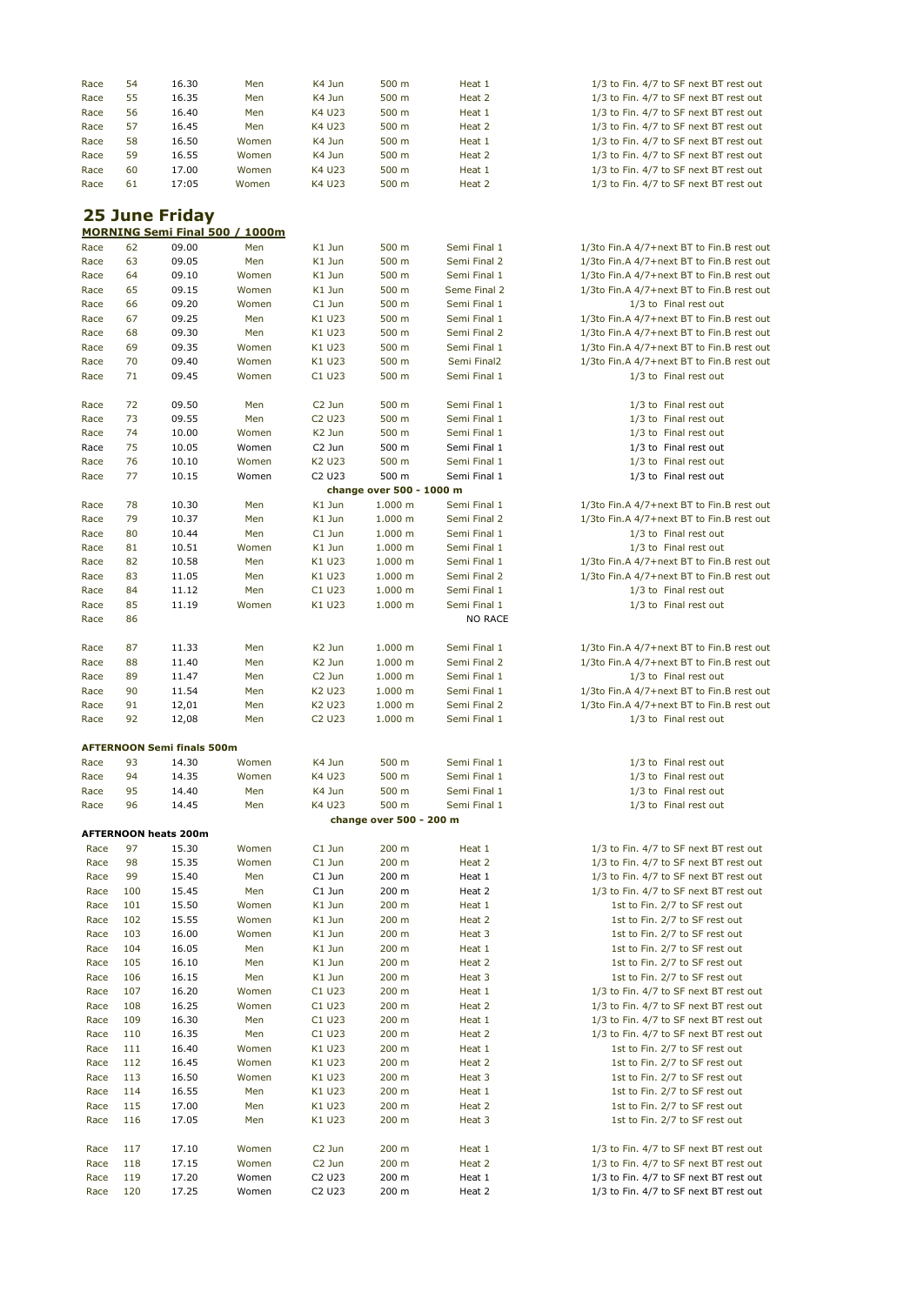|                  |                       | <b>26 June Saturday</b>      |                |                                |                    |                               |                                                                                        |
|------------------|-----------------------|------------------------------|----------------|--------------------------------|--------------------|-------------------------------|----------------------------------------------------------------------------------------|
|                  | <b>FINALS 1.000 m</b> |                              |                |                                |                    |                               |                                                                                        |
| Race<br>Race     | 121<br>122            | 09.00<br>09.07               | Men<br>Men     | K1 Jun<br>K1 U23               | 1.000 m<br>1.000 m | B-final<br><b>B-final</b>     |                                                                                        |
| Race             | 123                   |                              |                |                                |                    | <b>NO RACE</b>                |                                                                                        |
| Race             | 124                   | 09.21                        | Men            | K <sub>2</sub> Jun             | 1.000 m            | <b>B-final</b>                |                                                                                        |
| Race             | 125                   | 09.28                        | Men            | K2 U23                         | 1.000 m            | <b>B-final</b>                |                                                                                        |
| Race             | 126                   | 09.35                        | Men            | K1 Jun                         | 1.000 m            | A-final                       |                                                                                        |
| Race             | 127                   | 09.42                        | Men            | C1 Jun                         | 1.000 m            | A-final                       |                                                                                        |
| Race             | 128                   | 09.49                        | Women          | K1 Jun                         | 1.000 m            | A-final                       |                                                                                        |
|                  |                       | 09.56                        | Men            | K1 Jun                         | 1.000 m            | Medal presentation            |                                                                                        |
|                  |                       | 10.06                        | Men            | C1 Jun                         | 1.000 m            | Medal presentation            |                                                                                        |
|                  |                       | 10.16                        | Women          | K1 Jun                         | 1.000 m            | Medal presentation            |                                                                                        |
| Race             | 129                   | 10.26                        | Men            | K1 U23                         | 1.000 m            | A-final                       |                                                                                        |
| Race             | 130                   | 10.33                        | Men            | C1 U23                         | 1.000 m            | A-final                       |                                                                                        |
| Race             | 131                   | 10.40<br>10.50               | Women<br>Men   | K1 U23<br>K1 U23               | 1.000 m<br>1.000 m | A-final<br>Medal presentation |                                                                                        |
|                  |                       | 11.00                        | Men            | C1 U23                         | 1.000 m            | Medal presentation            |                                                                                        |
|                  |                       | 11.10                        | Women          | K1 U23                         | 1.000 m            | Medal presentation            |                                                                                        |
| Race             | 132                   | 11.30                        | Men            | K <sub>2</sub> Jun             | 1.000 m            | A-final                       |                                                                                        |
| Race             | 133                   | 11.37                        | Men            | C <sub>2</sub> Jun             | 1.000 m            | A-final                       |                                                                                        |
| Race             | 134                   | 11.44                        | Men            | K <sub>2</sub> U <sub>23</sub> | 1.000 m            | A-final                       |                                                                                        |
| Race             | 135                   | 11.51                        | Men            | <b>C2 U23</b>                  | 1.000 m            | A-final                       |                                                                                        |
|                  |                       | 12.00                        | Men            | K <sub>2</sub> Jun             | 1.000 m            | Medal presentation            |                                                                                        |
|                  |                       | 12.10                        | Men            | C <sub>2</sub> Jun             | 1.000 m            | Medal presentation            |                                                                                        |
|                  |                       | 12.20                        | Men            | K2 U23                         | 1.000 m            | Medal presentation            |                                                                                        |
|                  |                       | 12.30                        | Men            | C <sub>2</sub> U <sub>23</sub> | 1.000 m            | Medal presentation            |                                                                                        |
|                  |                       |                              |                |                                |                    |                               |                                                                                        |
|                  |                       | <b>AFTERNOON SEMIS 200 m</b> |                | <b>JUNIORS</b>                 |                    |                               |                                                                                        |
| Race             | 136                   | 15.00                        | Women          | C1 Jun                         | 200 m              | Semi Final 1                  | 1/3 to Final rest out                                                                  |
| Race<br>Race     | 137<br>138            | 15.05<br>15.10               | Men<br>Men     | K1 Jun<br>K1 Jun               | 200 m<br>200 m     | Semi Final 1<br>Semi Final 2  | 1/3to Fin.A 4/7+next BT to Fin.B rest out<br>1/3to Fin.A 4/7+next BT to Fin.B rest out |
| Race             | 139                   | 15.15                        | Men            | C1 Jun                         | 200 m              | Semi Final 1                  | 1/3 to Final rest out                                                                  |
| Race             | 140                   | 15.20                        | Women          | K1 Jun                         | 200 m              | Semi Final 1                  | 1/3to Fin.A 4/7+next BT to Fin.B rest out                                              |
| Race             | 141                   | 15.25                        | Women          | K1 Jun                         | 200 m              | Semi Final 2                  | 1/3to Fin.A 4/7+next BT to Fin.B rest out                                              |
|                  |                       |                              |                |                                |                    |                               |                                                                                        |
|                  |                       |                              |                | <b>UNDER 23</b>                |                    |                               |                                                                                        |
| Race             | 142                   | 15.35                        | Women          | C1 U23                         | 200 <sub>m</sub>   | Semi Final 1                  | 1/3 to Final rest out                                                                  |
| Race             | 143                   | 15.40                        | Men            | K1 U23                         | 200 m              | Semi Final 1                  | 1/3to Fin.A 4/7+next BT to Fin.B rest out                                              |
| Race             | 144                   | 15.45                        | Men            | K1 U23                         | 200 <sub>m</sub>   | Semi Final 2                  | 1/3to Fin.A 4/7+next BT to Fin.B rest out                                              |
| Race             | 145                   | 15.50                        | Men            | C1 U23                         | 200 m              | Semi Final 1                  | 1/3 to Final rest out                                                                  |
| Race             | 146                   | 15.55                        | Women          | K1 U23                         | 200 m              | Semi Final 1                  | 1/3to Fin.A 4/7+next BT to Fin.B rest out                                              |
| Race             | 147                   | 16.00                        | Women          | K1 U23                         | 200 m              | Semi Final 2                  | 1/3to Fin.A 4/7+next BT to Fin.B rest out                                              |
|                  |                       |                              |                | <b>JUNIORS</b>                 |                    |                               |                                                                                        |
| Race             | 148                   | 16.05                        | Women          | C <sub>2</sub> Jun             | 200 m              | Semi Final 1                  | 1/3 to Final rest out                                                                  |
| Race             | 149                   | 16.10                        | Women          | C <sub>2</sub> U <sub>23</sub> | 200 m              | Semi Final 1                  | 1/3 to Final rest out                                                                  |
|                  |                       |                              |                |                                |                    |                               |                                                                                        |
|                  |                       | <b>27 June Sunday</b>        |                |                                |                    |                               |                                                                                        |
|                  |                       | <b>MORNING finals 500 m</b>  |                |                                |                    |                               |                                                                                        |
| Race             | 150                   | 09.00                        | Men            | K1 U23                         | 500 m              | <b>B-final</b>                |                                                                                        |
| Race             | 151                   | 09.05                        | Men            | K1 Jun                         | 500 m              | <b>B-final</b>                |                                                                                        |
| Race             | 152                   | 09.10                        | Women          | K1 Jun                         | 500 m              | A-final                       |                                                                                        |
| Race             | 153                   | 09.15                        | Men            | K1 Jun                         | 500 m              | A-final                       |                                                                                        |
| Race             | 154                   | 09.20                        | Women          | K4 U23                         | 500 m              | A-final                       |                                                                                        |
|                  |                       | 09.25                        | Women          | K1 Jun                         | 500 m              | <b>Medal Presentation</b>     |                                                                                        |
|                  |                       | 09.35                        | Men            | K1 Jun                         | 500 m              | <b>Medal Presentation</b>     |                                                                                        |
| Race<br>Race     | 155<br>156            | 09.45<br>09.50               | Women<br>Women | C1 Jun<br>C1 U 23              | 500 m<br>500 m     | A-final<br>A-final            |                                                                                        |
|                  |                       | 09.55                        | Women          | K4 U 23                        | 500 m              | <b>Medal Presentation</b>     |                                                                                        |
|                  |                       | 10.05                        | Women          | C1 Jun                         | 500 m              | <b>Medal Presentation</b>     |                                                                                        |
| Race             | 157                   | 10.15                        | Women          | K4 Jun                         | 500 m              | A-final                       |                                                                                        |
| Race             | 158                   | 10.20                        | Men            | K1 U23                         | 500 m              | A-final                       |                                                                                        |
| Race             | 159                   | 10.25                        | Women          | K1 U23                         | 500 m              | A-final                       |                                                                                        |
|                  |                       | 10.30                        | Women          | C1 U 23                        | 500 m              | <b>Medal Presentation</b>     |                                                                                        |
|                  |                       | 10.40                        | Women          | K4 Jun                         | 500 m              | <b>Medal Presentation</b>     |                                                                                        |
|                  |                       | 10.50                        | Men            | K1 U23                         | 500 m              | Medal presentation            |                                                                                        |
|                  |                       | 11.00                        | women          | K1 U23                         | 500 m              | <b>Medal Presentation</b>     |                                                                                        |
| Race             | 160                   | 11.10                        | Women          | K1 Jun                         | 500 m              | B-final                       |                                                                                        |
| Race             | 161                   | 11.15                        | Women          | K1 U23                         | 500 m              | B-final                       |                                                                                        |
|                  |                       |                              |                |                                |                    |                               |                                                                                        |
| <b>AFTERNOON</b> |                       |                              |                |                                |                    |                               |                                                                                        |
| Race             | 162                   | 13.00                        | Women          | C <sub>2</sub> Jun             | 500 m              | A-final                       |                                                                                        |
| Race             | 163                   | 13.05                        | Women          | C <sub>2</sub> U <sub>23</sub> | 500m               | A-final                       |                                                                                        |
| Race             | 164                   | 13.10                        | Women          | K <sub>2</sub> U <sub>23</sub> | 500 m              | A-final                       |                                                                                        |
| Race             | 165                   | 13.15                        | Men            | K4 Jun                         | 500 m              | A-final                       |                                                                                        |
|                  |                       | 13.20                        | Women          | C <sub>2</sub> Jun             | 500 m              | Medal presentation            |                                                                                        |
|                  |                       | 13.30                        | Women          | C2 U23                         | 500 m              | Medal presentation            |                                                                                        |
|                  |                       | 13.40                        | Women          | K2 U23                         | 500 m              | Medal presentation            |                                                                                        |
|                  |                       | 13.50                        | Men            | K4 Jun                         | 500m               | <b>Medal Presentation</b>     |                                                                                        |